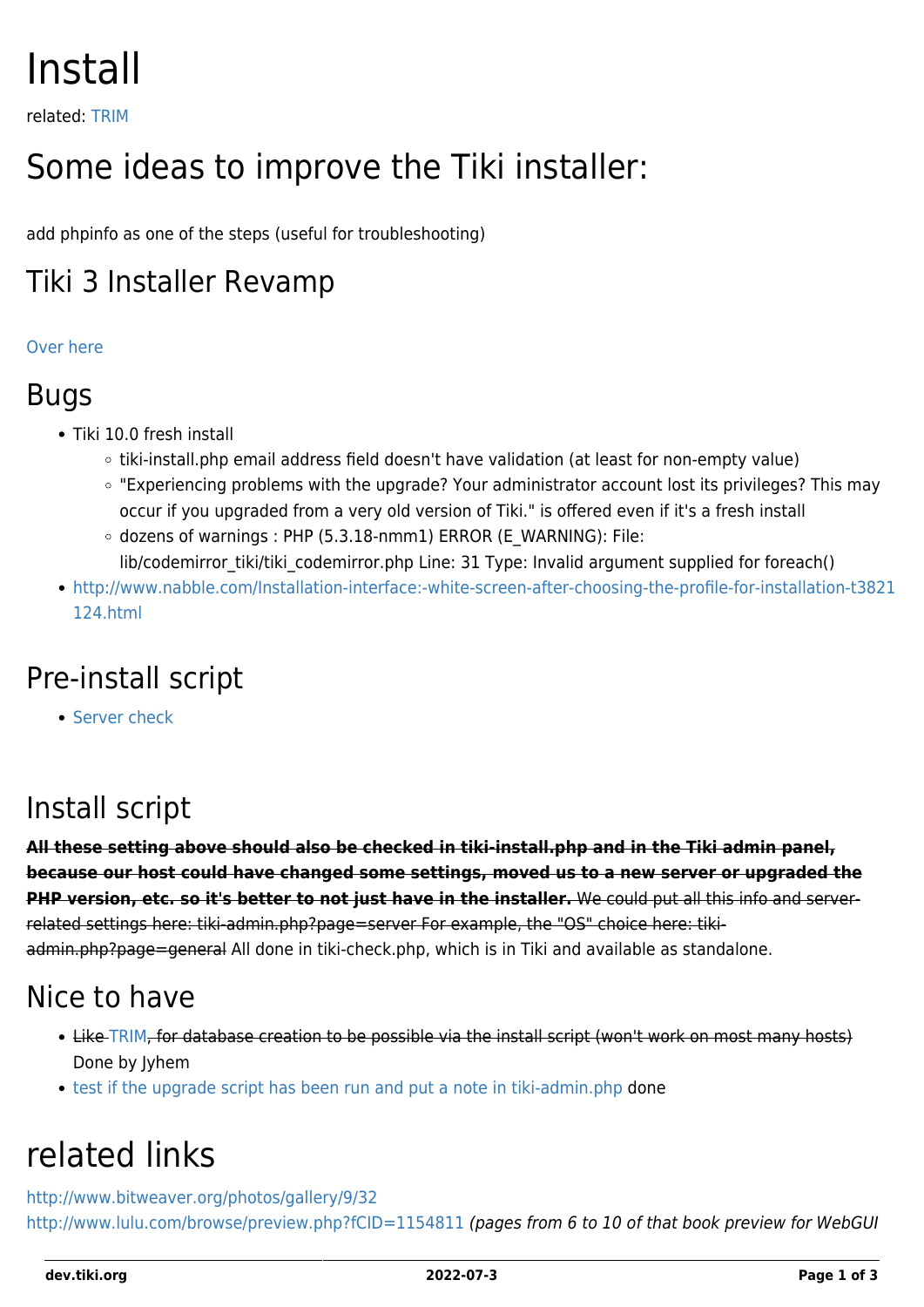CMS/Groupware made on perl) <http://www.xaraya.com/index.php/documentation/97> <http://ewiki.berlios.de/installer/>

# Examples

Why not using the nice Bitweaver Installer as a base or guide for the Tiki installer? <http://www.bitweaver.org/photos/gallery/9/32> (16 screenshots here showing the whole process) . Xavi

• [Analysis of 12 CMS systems](http://www.egvweb.com/analyse/Installation) in French

## UI Improvements

[Here](https://dev.tiki.org/Installer-Revamp) are some ideas ricks99 has been playing with to improve the out-of-the-box experience.

# MediaWiki installer

No image specified. One of the following parameters must be set: fileId, randomGalleryId, fgalId, attId, id, or src.

# Install with one file

- Investigate a TRIM-like application that works directly on the remote instance. A small php or shell script which fetches the latest version of Tiki and installs it. (Could be impossible because of limited file permissions that php scripts, with Apache rights, that have limited permissions). [mods](https://dev.tiki.org/Mods) have this issue.
- <https://github.com/composer/installers>
- <http://stackoverflow.com/questions/4388513/how-i-can-create-installer-for-website-php-mysql>
- <http://cweiske.de/tagebuch/Generic%20PHP%20application%20installers.htm>
- <http://wiki.php-unconference.de/index.php?title=PhpUnconf2010SaturdaySessionA4>
- [http://qafoo.com/talks/11\\_10\\_ipc\\_a\\_generic\\_php\\_application\\_ionstaller.pdf](http://qafoo.com/talks/11_10_ipc_a_generic_php_application_ionstaller.pdf)
- [http://tracker.arbitracker.org/arbit/development\\_wiki/view/Installer](http://tracker.arbitracker.org/arbit/development_wiki/view/Installer)
- <svn://arbitracker.org/arbit/projects/installer/trunk/buildArbitInstaller>
- [http://kore-nordmann.de/blog/0097\\_php\\_web\\_installer.html](http://kore-nordmann.de/blog/0097_php_web_installer.html)
- [http://code.google.com/p/simplegroupware/downloads/detail?name=sgs\\_installer.php&can=2&q=](http://code.google.com/p/simplegroupware/downloads/detail?name=sgs_installer.php&can=2&q=)
- [http://www.spip.net/spip-dev/INSTALL/spip\\_loader.php](http://www.spip.net/spip-dev/INSTALL/spip_loader.php)
- <http://code.google.com/p/pwai/>
- <https://www.ohloh.net/p/jijawi>

#### Related: <http://project-builder.org/>

[http://codex.wordpress.org/Installing\\_WordPress#Famous%5F5-Minute%5FInstall](http://codex.wordpress.org/Installing_WordPress#Famous%5F5-Minute%5FInstall)